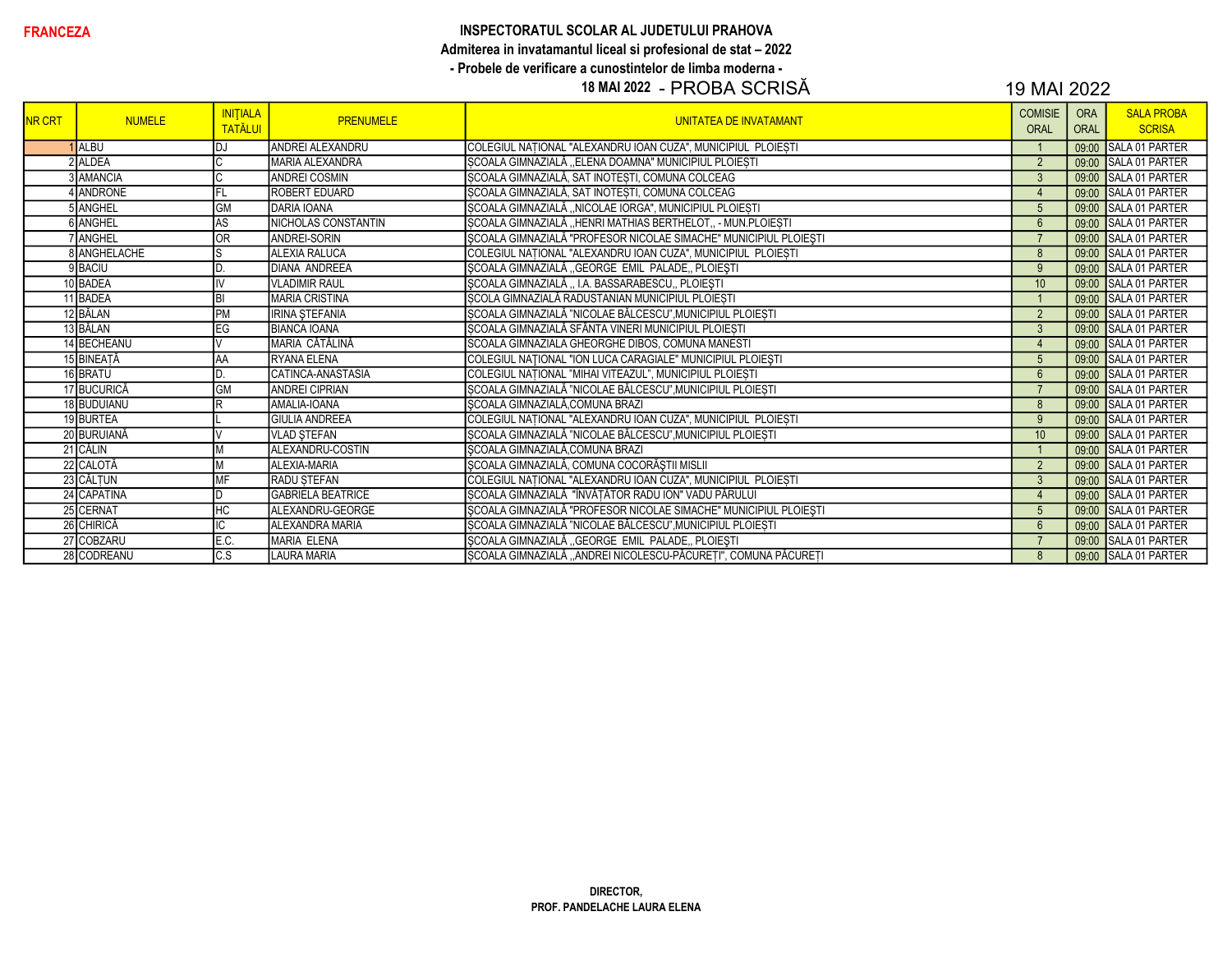# INSPECTORATUL SCOLAR AL JUDETULUI PRAHOVA Admiterea in invatamantul liceal si profesional de stat - 2022 - Probele de verificare a cunostintelor de limba moderna -<br>18 MAI 2022 - PROBĂ SCRISĂ

| <b>INR CRT</b> | <b>NUMELE</b>   | <b>INITIALA</b><br><b>TATĂLUI</b> | <b>PRENUMELE</b>        | UNITATEA DE INVATAMANT                                               | <b>COMISIE</b><br><b>ORAL</b> | <b>ORA</b><br><b>ORAL</b> | <b>SALA PROBA</b><br><b>SCRISA</b> |
|----------------|-----------------|-----------------------------------|-------------------------|----------------------------------------------------------------------|-------------------------------|---------------------------|------------------------------------|
|                | <b>I</b> COJANU |                                   | <b>BIANCA-MARIA</b>     | SCOALA GIMNAZIALĂ "PROFESOR NICOLAE SIMACHE" MUNICIPIUL PLOIEȘTI     | 9                             | 09:00                     | SALA 02 PARTER                     |
|                | 2 COLCIGEANU    | G.                                | MARIA-FLORENTINA        | ȘCOALA GIMNAZIALĂ "PROF. DINUMIHAIL DAN", SAT MAGULA, COMUNA TOMȘANI | 10 <sup>°</sup>               |                           | 09:00 SALA 02 PARTER               |
|                | 3 CONACHE       | lcı                               | <b>GABRIELA REHANA</b>  | ȘCOALA GIMNAZIALĂ SFÂNTA VINERI MUNICIPIUL PLOIEȘTI                  | $\overline{1}$                |                           | 09:00 SALA 02 PARTER               |
|                | 4 CONDURĂTEANU  |                                   | <b>RARES PAVEL</b>      | COLEGIUL NATIONAL "ALEXANDRU IOAN CUZA", MUNICIPIUL PLOIESTI         | $\overline{2}$                |                           | 09:00 SALA 02 PARTER               |
|                | 5 CONSTANTIN    | <b>UM</b>                         | <b>ADRIANA ANDREEA</b>  | ȘCOALA GIMNAZIALĂ SFÂNTA VINERI MUNICIPIUL PLOIEȘTI                  | 3                             |                           | 09:00 SALA 02 PARTER               |
|                | 6 CORBU         |                                   | <b>ALEXIA MARIA</b>     | ȘCOALA GIMNAZIALĂ "NICOLAE BĂLCESCU", MUNICIPIUL PLOIEȘTI            | $\overline{4}$                |                           | 09:00 SALA 02 PARTER               |
|                | <b>CORCODEL</b> | <b>NG</b>                         | <b>ALIN GIORGIAN</b>    | COLEGIUL NAȚIONAL "ALEXANDRU IOAN CUZA", MUNICIPIUL PLOIEȘTI         | 5                             |                           | 09:00 SALA 02 PARTER               |
|                | 8 CRISTEA       | CA                                | <b>ALESIA MARIA</b>     | ȘCOALA GIMNAZIALĂ "SFÂNTUL VASILE" MUNICIPIUL PLOIEȘTI               | $6\overline{6}$               |                           | 09:00 SALA 02 PARTER               |
|                | 9 CRUCERU       | MG                                | <b>MARIA MELANIA</b>    | ȘCOALA GIMNAZIALĂ "I.A. BASSARABESCU" PLOIEȘTI                       |                               |                           | 09:00 SALA 02 PARTER               |
|                | 10 DAN          |                                   | <b>OANA ELENA</b>       | COLEGIUL NAȚIONAL "ALEXANDRU IOAN CUZA", MUNICIPIUL PLOIEȘTI         | 8                             |                           | 09:00 SALA 02 PARTER               |
|                | 11 DIACONU      |                                   | <b>ESTHER MARIA ELA</b> | COLEGIUL NAȚIONAL "ION LUCA CARAGIALE" MUNICIPIUL PLOIEȘTI           | 9                             |                           | 09:00 SALA 02 PARTER               |
|                | 12 DINU         | $M-I$                             | <b>DANIEL-IULIAN</b>    | ȘCOALA GIMNAZIALĂ, COMUNA POIENARII BURCHII                          | 10 <sup>°</sup>               |                           | 09:00 SALA 02 PARTER               |
|                | 13 DINU         | M                                 | <b>CRISTINA IOANA</b>   | COLEGIUL NAȚIONAL "ALEXANDRU IOAN CUZA", MUNICIPIUL PLOIEȘTI         |                               |                           | 09:00 SALA 02 PARTER               |
|                | 14 DINU         |                                   | <b>IRENE-ANDREA</b>     | SCOALA GIMNAZIALĂ, SAT STREJNICU, COMUNA TÂRGȘORU VECHI              | $\overline{2}$                |                           | 09:00 SALA 02 PARTER               |
|                | 15 DOBRE        | G                                 | DELIA                   | ȘCOALA GIMNAZIALĂ "I.A. BASSARABESCU" PLOIEȘTI                       | $\mathbf{3}$                  |                           | 09:00 SALA 02 PARTER               |
|                | 16 DOBRE        | $0-0$                             | SAMUEL-CRISTIAN         | ȘCOALA GIMNAZIALĂ, COMUNA POIENARII BURCHII                          | $\overline{4}$                |                           | 09:00 SALA 02 PARTER               |
|                | 17 DOBRE        | ID.                               | <b>DELIA-STEFANIA</b>   | ȘCOALA GIMNAZIALĂ, SAT STREJNICU, COMUNA TÂRGȘORU VECHI              | $5\overline{)}$               |                           | 09:00 SALA 02 PARTER               |
|                | 18 DOBRESCU     | ΙO                                | IONUT SEBASTIAN         | SCOALA GIMNAZIALĂ SFÂNTA VINERI MUNICIPIUL PLOIEȘTI                  | $6\overline{6}$               |                           | 09:00 SALA 02 PARTER               |
|                | 19 DOBROTĂ      | <b>BM</b>                         | ALESSIA ȘTEFANIA        | ȘCOALA GIMNAZIALĂ "I.A. BASSARABESCU" PLOIEȘTI                       |                               |                           | 09:00 SALA 02 PARTER               |
|                | 20 DONE         | <b>RC</b>                         | <b>LUCAS NICOLAS</b>    | COLEGIUL NAȚIONAL "ALEXANDRU IOAN CUZA", MUNICIPIUL PLOIEȘTI         | 8                             |                           | 09:00 SALA 02 PARTER               |
|                | 21 DRĂGAN       |                                   | <b>VLADIMIR ANDREI</b>  | ȘCOALA GIMNAZIALĂ "NICOLAE BĂLCESCU", MUNICIPIUL PLOIEȘTI            | 9                             |                           | 09:00 SALA 02 PARTER               |
|                | 22 DRĂGHICI     | CA                                | <b>ALEXIA CRISTINA</b>  | COLEGIUL NATIONAL "ALEXANDRU IOAN CUZA", MUNICIPIUL PLOIESTI         | 10 <sup>°</sup>               |                           | 09:00 SALA 02 PARTER               |
|                | 23 DRAGOMIR     |                                   | <b>BIANCA MARIA</b>     | ȘCOALA GIMNAZIALĂ "GEORGE EMIL PALADE" PLOIEȘTI                      |                               |                           | 09:00 SALA 02 PARTER               |
|                | 24 DRAGOMIR     | lG                                | <b>SARA MARIA</b>       | SCOALA GIMNAZIALĂ SFÂNTA VINERI MUNICIPIUL PLOIESTI                  | $\overline{2}$                |                           | 09:00 SALA 02 PARTER               |
|                | 25 DRAGOS       |                                   | <b>ANA MARIA</b>        | SCOALA GIMNAZIALĂ "MIHAI EMINESCU", MUNICIPIUL PLOIEȘTI              | $\mathbf{3}$                  |                           | 09:00 SALA 02 PARTER               |
|                | 26 DREZYULYA    | ID                                | <b>DARIAGABRIELA</b>    | SCOALA GIMNAZIALĂ,, I.A. BASSARABESCU,, PLOIEȘTI                     | $\overline{4}$                |                           | 09:00 SALA 02 PARTER               |
|                | 27 DUMITRACHE   | S                                 | <b>DIANA GEORGIANA</b>  | ȘCOALA GIMNAZIALĂ "NICOLAE BĂLCESCU", MUNICIPIUL PLOIEȘTI            | 5                             |                           | 09:00 SALA 02 PARTER               |
|                | 28 DUMITRAN     | lΝ                                | <b>DARIA MELANIA</b>    | ȘCOALA GIMNAZIALĂ SFÂNTA VINERI MUNICIPIUL PLOIEȘTI                  | $6\overline{6}$               |                           | 09:00 SALA 02 PARTER               |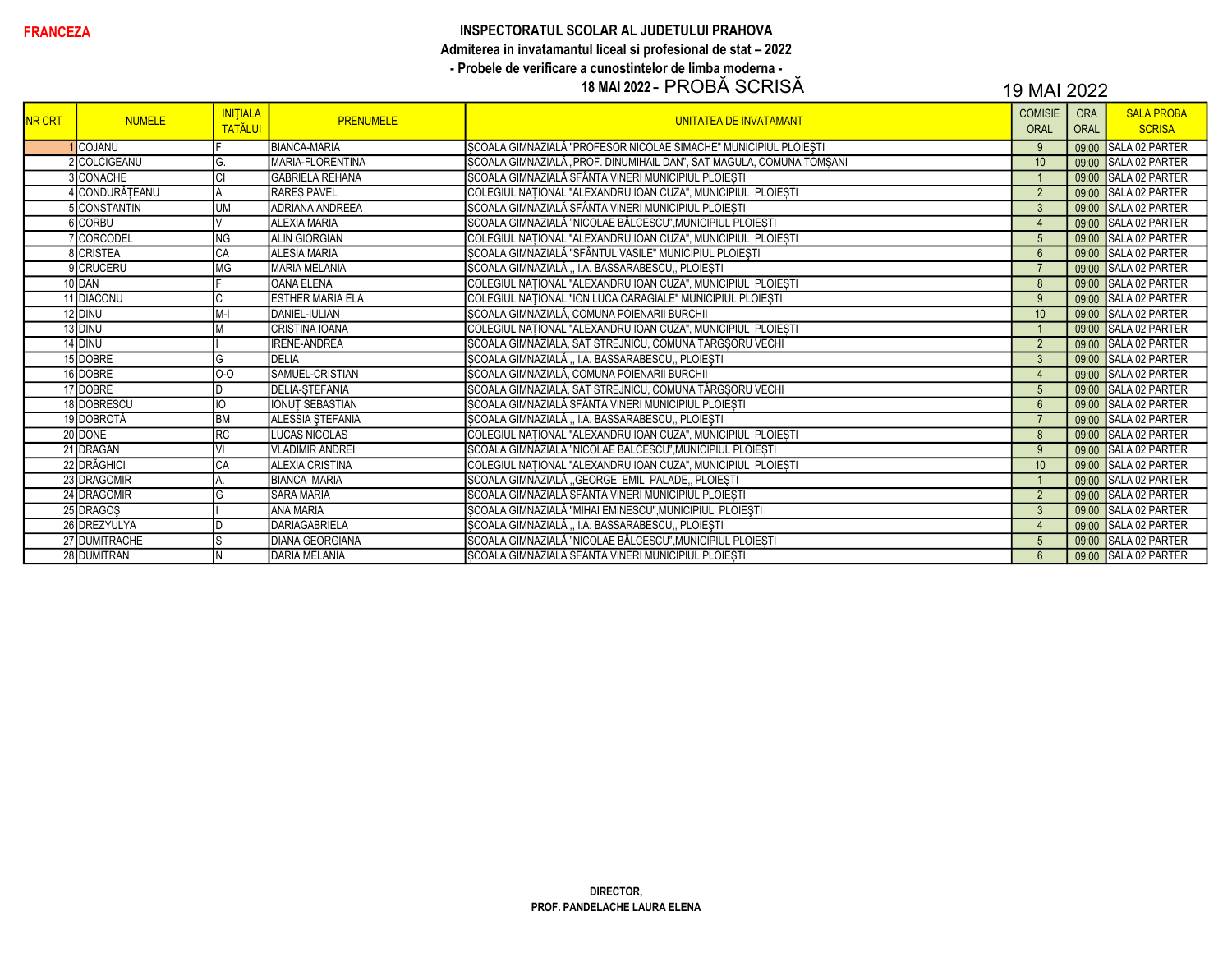## **FRANCEZA** INSPECTORATUL SCOLAR AL JUDETULUI PRAHOVA Admiterea in invatamantul liceal si profesional de stat – 2022 - Probele de verificare a cunostintelor de limba moderna -

## 18 MAI 2022 - PROBĂ SCRISĂ 19 MAI 2022

| <b>NR CRT</b> | <b>NUMELE</b>   | <b>INITIALA</b><br><b>TATĂLUI</b> | <b>PRENUMELE</b>         | <b>UNITATEA DE INVATAMANT</b>                                    | <b>COMISIE</b><br>ORAL | <b>ORA</b><br><b>ORAL</b> | <b>SALA PROBA</b><br><b>SCRISA</b> |
|---------------|-----------------|-----------------------------------|--------------------------|------------------------------------------------------------------|------------------------|---------------------------|------------------------------------|
|               | <b>ENACHE</b>   |                                   | <b>MARIA TALIDA</b>      | COLEGIUL NATIONAL "ION LUCA CARAGIALE" MUNICIPIUL PLOIESTI       |                        | 09:00                     | SALA 03 PARTER                     |
|               | <b>IENACHE</b>  | G                                 | TEODOR-CONSTANTIN        | ȘCOALA GIMNAZIALĂ "PROFESOR NICOLAE SIMACHE" MUNICIPIUL PLOIEȘTI | 8                      |                           | 09:00 SALA 03 PARTER               |
|               | <b>ENE</b>      |                                   | RARES STEFAN             | ȘCOALA GIMNAZIALĂ "NICOLAE IORGA", MUNICIPIUL PLOIEȘTI           | 9                      | 09:00                     | SALA 03 PARTER                     |
|               | <b>EPURE</b>    |                                   | MARIA CĂTĂLINA           | COLEGIUL NAȚIONAL "ION LUCA CARAGIALE" MUNICIPIUL PLOIEȘTI       | 10                     | 09:00                     | <b>SALA 03 PARTER</b>              |
|               | <b>FLOREA</b>   | <b>RC</b>                         | <b>DENISA MARIA</b>      | COLEGIUL NAȚIONAL "ALEXANDRU IOAN CUZA", MUNICIPIUL PLOIEȘTI     |                        |                           | 09:00 SALA 03 PARTER               |
|               | <b>SIFLOREA</b> | GL                                | <b>DARIA MIHAELA</b>     | ȘCOALA GIMNAZIALĂ "HENRI MATHIAS BERTHELOT,, - MUN.PLOIEȘTI      | $\overline{2}$         |                           | 09:00 SALA 03 PARTER               |
|               | ' FRÂNCULEASĂ   | lR                                | <b>CARMEN IOANA</b>      | ȘCOALA GIMNAZIALĂ SFÂNTA VINERI MUNICIPIUL PLOIEȘTI              | $\mathbf{3}$           |                           | 09:00 SALA 03 PARTER               |
|               | <b>GANEA</b>    | L.D                               | <b>OLGA-ELENA</b>        | ȘCOALA GIMNAZIALĂ "ANDREI MUREȘANU", PLOIEȘTI                    | $\overline{4}$         |                           | 09:00 SALA 03 PARTER               |
|               | 9 GAVRILĂ       |                                   | <b>ANDREEA IULIA</b>     | COLEGIUL NAȚIONAL PEDAGOGIC "REGINA MARIA" MUNICIPIUL PLOIEȘTI   | $5\phantom{.0}$        |                           | 09:00 SALA 03 PARTER               |
|               | 10 GEORGESCU    |                                   | IOANA RUXANDRA           | COLEGIUL NATIONAL "ION LUCA CARAGIALE" MUNICIPIUL PLOIESTI       | 6                      |                           | 09:00 SALA 03 PARTER               |
|               | 11 GHEORGHE     |                                   | EVELINA ANDREEA          | ȘCOALA GIMNAZIALĂ SFÂNTA VINERI MUNICIPIUL PLOIEȘTI              |                        |                           | 09:00 SALA 03 PARTER               |
|               | 12 GHEORGHE     |                                   | <b>IOANA ALEXANDRA</b>   | COLEGIUL NATIONAL "ALEXANDRU IOAN CUZA", MUNICIPIUL PLOIESTI     | 8                      | 09:00                     | SALA 03 PARTER                     |
|               | 13 GHEORGHIU    | lG                                | <b>SARA MARIA</b>        | ȘCOALA GIMNAZIALĂ SFÂNTA VINERI MUNICIPIUL PLOIEȘTI              | 9                      |                           | 09:00 SALA 03 PARTER               |
|               | 14 GHICA        | lS                                | ALEXANDRA DANIELA        | ȘCOALA GIMNAZIALĂ "GEORGE EMIL PALADE,, PLOIEȘTI                 | 10                     | 09:00                     | SALA 03 PARTER                     |
|               | 15 GHIDIU       | DG                                | <b>FELIX OCTAVIAN</b>    | COLEGIUL NAȚIONAL "ALEXANDRU IOAN CUZA", MUNICIPIUL PLOIEȘTI     |                        |                           | 09:00 SALA 03 PARTER               |
|               | 16 GHIDU        | lG1                               | <b>ANTONIA</b>           | COLEGIUL NAȚIONAL PEDAGOGIC "REGINA MARIA" MUNICIPIUL PLOIEȘTI   | $\overline{2}$         |                           | 09:00 SALA 03 PARTER               |
|               | 17 GOAGĂ        |                                   | <b>ANA MARIA</b>         | SCOALA GIMNAZIALĂ  I.A. BASSARABESCU., PLOIESTI                  | $\mathbf{3}$           |                           | 09:00 SALA 03 PARTER               |
|               | 18 GOGONEA      | VR                                | <b>TEODORA VALENTINA</b> | ȘCOALA GIMNAZIALĂ "NICOLAE BĂLCESCU", MUNICIPIUL PLOIEȘTI        | $\overline{4}$         |                           | 09:00 SALA 03 PARTER               |
|               | 19 GOLOŞNEANU   |                                   | ANDREEA-DARIA            | COLEGIUL NAȚIONAL "MIHAI VITEAZUL", MUNICIPIUL PLOIEȘTI          | $5\phantom{.0}$        |                           | 09:00 SALA 03 PARTER               |
|               | 20 GRUIA        | ΙG                                | <b>ANDREEA-IONELA</b>    | ȘCOALA GIMNAZIALĂ, COMUNA TÂRGȘORU VECHI                         | $6\overline{6}$        |                           | 09:00 SALA 03 PARTER               |
|               | 21 IAVORSCHI    | PC                                | DIANA-ALEXANDRA          | SCOALA GIMNAZIALĂ "PROFESOR NICOLAE SIMACHE" MUNICIPIUL PLOIESTI |                        | 09:00                     | <b>SALA 03 PARTER</b>              |
|               | $22$ ION        | AC                                | MIHAI EDUARD             | COLEGIUL NATIONAL "ALEXANDRU IOAN CUZA", MUNICIPIUL PLOIESTI     | 8                      |                           | 09:00 SALA 03 PARTER               |
|               | 23 IONESCU      |                                   | <b>ANA-MARIA</b>         | ȘCOALA GIMNAZIALĂ SFÂNTA VINERI MUNICIPIUL PLOIEȘTI              | 9                      | 09:00                     | SALA 03 PARTER                     |
|               | 24 IONESCU      |                                   | <b>IOANA ADELINA</b>     | SCOALA GIMNAZIALĂ "HENRI MATHIAS BERTHELOT,, - MUN.PLOIESTI      | 10                     |                           | 09:00 SALA 03 PARTER               |
|               | 25 IONESCU      |                                   | <b>BIANCA-ANDREEA</b>    | SCOALA GIMNAZIALĂ, SAT STREJNICU, COMUNA TÂRGSORU VECHI          |                        | 09:00                     | SALA 03 PARTER                     |
|               | 26 IONITĂ       |                                   | <b>MARIO MIHAI</b>       | ȘCOALA GIMNAZIALĂ "I.A. BASSARABESCU,, PLOIEȘTI                  | $\overline{2}$         |                           | 09:00 SALA 03 PARTER               |
|               | 27 IONIȚĂ       | <b>MM</b>                         | <b>ALEXANDRU MIHAI</b>   | COLEGIUL NATIONAL "ALEXANDRU IOAN CUZA", MUNICIPIUL PLOIESTI     | 3                      |                           | 09:00 SALA 03 PARTER               |
|               | 28 IORDACHE     |                                   | <b>PETRU-VLADIMIR</b>    | LICEUL TEHNOLOGIC "CONSTANTIN CANTACUZINO", ORAȘUL BĂICOI        | $\overline{4}$         |                           | 09:00 SALA 03 PARTER               |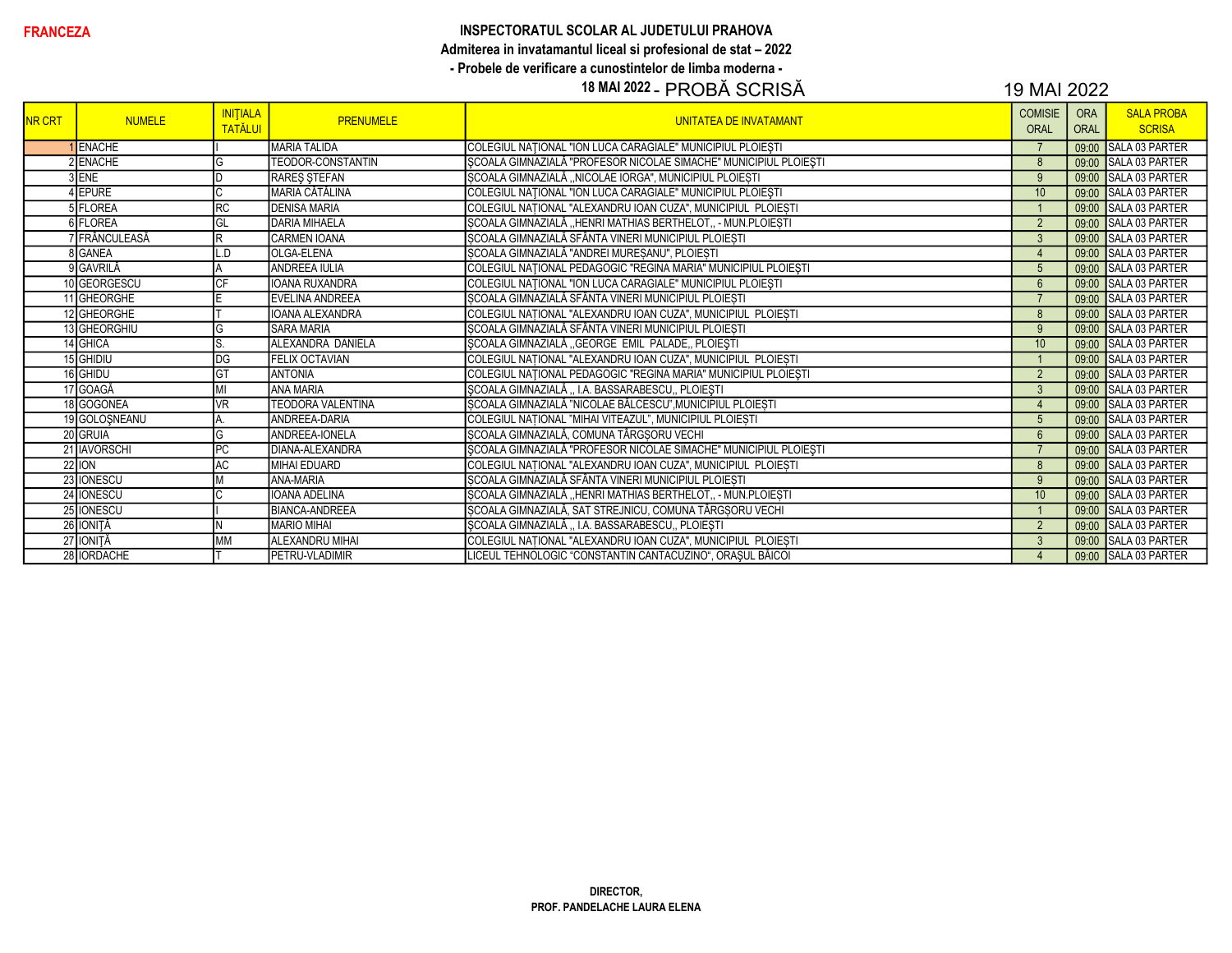# INSPECTORATUL SCOLAR AL JUDETULUI PRAHOVA Admiterea in invatamantul liceal si profesional de stat - 2022 - Probele de verificare a cunostintelor de limba moderna -<br>18 MAI 2022 - PROBĂ SCRISĂ

| <b>NR CRT</b> | <b>NUMELE</b> | <b>INITIALA</b><br><b>TATĂLUI</b> | <b>PRENUMELE</b>          | <b>UNITATEA DE INVATAMANT</b>                                  | <b>COMISIE</b><br><b>ORAL</b> | <b>ORA</b><br><b>ORAL</b> | <b>SALA PROBA</b><br><b>SCRISA</b> |
|---------------|---------------|-----------------------------------|---------------------------|----------------------------------------------------------------|-------------------------------|---------------------------|------------------------------------|
|               | <b>IRIMIA</b> | _A                                | <b>IONELA ANASTASIA</b>   | COLEGIUL NAȚIONAL "ION LUCA CARAGIALE" MUNICIPIUL PLOIEȘTI     | $5\overline{)}$               |                           | 09:00 SAL:A 04 PARTER              |
|               | 2 IVAN        | <b>ST</b>                         | SORIN PETRIŞOR            | ȘCOALA GIMNAZIALĂ SFÂNTA VINERI MUNICIPIUL PLOIEȘTI            | 6                             | 09:00                     | SAL:A 04 PARTER                    |
|               | <b>IVAN</b>   |                                   | <b>IRENE MARIA</b>        | COLEGIUL NAȚIONAL "ALEXANDRU IOAN CUZA", MUNICIPIUL PLOIEȘTI   | $\overline{7}$                |                           | 09:00 SAL:A 04 PARTER              |
|               | JALBĂ         |                                   | <b>DARIA FLORINA</b>      | ȘCOALA GIMNAZIALĂ,, I.A. BASSARABESCU,, PLOIEȘTI               | 8                             |                           | 09:00 SAL:A 04 PARTER              |
|               | JOITA         |                                   | GEORGIANA CĂTĂLINA        | SCOALA GIMNAZIALA GHEORGHE DIBOS, COMUNA MANESTI               | 9                             |                           | 09:00 SAL:A 04 PARTER              |
|               | ilazăr        | İΑA                               | <b>STEFAN LUCA</b>        | COLEGIUL NAȚIONAL PEDAGOGIC "REGINA MARIA" MUNICIPIUL PLOIEȘTI | 10                            |                           | 09:00 SAL:A 04 PARTER              |
|               | LEESCU        | CV                                | <b>ANDREEA BIANCA</b>     | ȘCOLA GIMNAZIALĂ RADUSTANIAN MUNICIPIUL PLOIEȘTI               |                               |                           | 09:00 SAL:A 04 PARTER              |
|               | <b>ILICĂ</b>  | $\overline{\text{SS}}$            | ERICA-STEFANIA            | ȘCOALA GIMNAZIALĂ, COMUNA TÂRGȘORU VECHI                       | $\overline{2}$                |                           | 09:00 SAL:A 04 PARTER              |
|               | 9 LITĂ        |                                   | ALEXANDRA NATALIA         | ȘCOALA GIMNAZIALĂ, SAT BUDA, COMUNA RÂFOV                      | $\mathbf{3}$                  |                           | 09:00 SAL:A 04 PARTER              |
|               | 10 LUNGU      | <b>AV</b>                         | <b>ALEXANDRA GABRIELA</b> | ȘCOALA GIMNAZIALA GEORGE COȘBUC MUNICIPIUL PLOIEȘTI            | $\overline{4}$                |                           | 09:00 SAL:A 04 PARTER              |
|               | 11 LUPU       | RA                                | <b>ALEXIA MARIA</b>       | COLEGIUL NAȚIONAL "ALEXANDRU IOAN CUZA", MUNICIPIUL PLOIEȘTI   | $5\phantom{1}$                |                           | 09:00 SAL:A 04 PARTER              |
|               | 12 MANACHE    |                                   | <b>STEFAN CRISTIAN</b>    | ȘCOALA GIMNAZIALĂ "NICOLAE BĂLCESCU", MUNICIPIUL PLOIEȘTI      | $6\overline{6}$               | 09:00                     | <b>SAL:A 04 PARTER</b>             |
|               | 13 MANEA      |                                   | <b>ALEXIA SILVIANA</b>    | ȘCOALA GIMNAZIALĂ "MIHAI EMINESCU", MUNICIPIUL PLOIEȘTI        | $\overline{7}$                |                           | 09:00 SAL:A 04 PARTER              |
|               | 14 MANOLACHE  | G                                 | <b>MARIA ELIZA</b>        | ȘCOALA GIMNAZIALĂ "GEORGE EMIL PALADE,, PLOIEȘTI               | 8                             |                           | 09:00 SAL:A 04 PARTER              |
|               | 15 MARCU      |                                   | ALEXANDRA GABRIELA        | SCOALA GIMNAZIALĂ SFÂNTA VINERI MUNICIPIUL PLOIESTI            | 9                             |                           | 09:00 SAL:A 04 PARTER              |
|               | 16 MARES      |                                   | ANDREEA ALEXIA            | LICEUL TEORETIC "BRÂNCOVEANU VODĂ", ORAȘUL URLAȚI              | 10                            |                           | 09:00 SAL:A 04 PARTER              |
|               | 17 MARIN      |                                   | <b>DENISA GEORGIANA</b>   | ȘCOALA GIMNAZIALĂ SFÂNTA VINERI MUNICIPIUL PLOIEȘTI            |                               |                           | 09:00 SAL:A 04 PARTER              |
|               | 18 MARIN      | D.L                               | <b>IOANA GRATIELA</b>     | ȘCOALA GIMNAZIALĂ RAREȘ VODĂ MUNICIPIUL PLOIEȘTI               | $\overline{2}$                |                           | 09:00 SAL:A 04 PARTER              |
|               | 19 MARIN      | G                                 | <b>ALEXIA GABRIELA</b>    | COLEGIUL NATIONAL "ALEXANDRU IOAN CUZA", MUNICIPIUL PLOIESTI   | $\mathbf{3}$                  |                           | 09:00 SAL:A 04 PARTER              |
|               | 20 MARIN      |                                   | <b>IUSTIN ANDREI</b>      | COLEGIUL NAȚIONAL "ALEXANDRU IOAN CUZA", MUNICIPIUL PLOIEȘTI   | $\overline{4}$                |                           | 09:00 SAL:A 04 PARTER              |
|               | 21 MARIN      | <b>DM</b>                         | <b>BIANCA-ANAMARIA</b>    | ȘCOALA GIMNAZIALĂ, SAT STREJNICU, COMUNA TÂRGȘORU VECHI        | 5                             | 09:00                     | SAL:A 04 PARTER                    |
|               | 22 MĂRUȚOIU   |                                   | ERIKA ELENA               | SCOALA GIMNAZIALĂ "GEORGE EMIL PALADE, PLOIEȘTI                | $6\overline{6}$               |                           | 09:00 SAL:A 04 PARTER              |
|               | 23 MATEESCU   | RRC                               | KARINA ANNE MARIE         | COLEGIUL NAȚIONAL "ION LUCA CARAGIALE" MUNICIPIUL PLOIEȘTI     |                               |                           | 09:00 SAL:A 04 PARTER              |
|               | 24 MIHAI      |                                   | RIANA ANIELA              | ȘCOALA GIMNAZIALĂ "HENRI MATHIAS BERTHELOT,, - MUN.PLOIEȘTI    | 8                             |                           | 09:00 SAL:A 04 PARTER              |
|               | 25 MIHALACHE  | ID                                | <b>MARA TEODORA</b>       | COLEGIUL NAȚIONAL "ALEXANDRU IOAN CUZA", MUNICIPIUL PLOIEȘTI   | 9                             |                           | 09:00 SAL:A 04 PARTER              |
|               | 26 MINEA      | V.D.                              | ANDRADA-ANABEL            | COLEGIUL NAȚIONAL "MIHAI VITEAZUL", MUNICIPIUL PLOIEȘTI        | 10                            |                           | 09:00 SAL:A 04 PARTER              |
|               | 27 MINEA      | <b>GE</b>                         | VIVIANA-VALENTINA         | ȘCOALA GIMNAZIALĂ, SAT STREJNICU, COMUNA TÂRGȘORU VECHI        |                               |                           | 09:00 SAL:A 04 PARTER              |
|               | 28 MIRCIOIU   | ID                                | MARIA ALEXANDRA           | SCOALA GIMNAZIALĂ"RADU TUDORAN", COMUNA BLEJOI                 | $\overline{2}$                |                           | 09:00 SAL:A 04 PARTER              |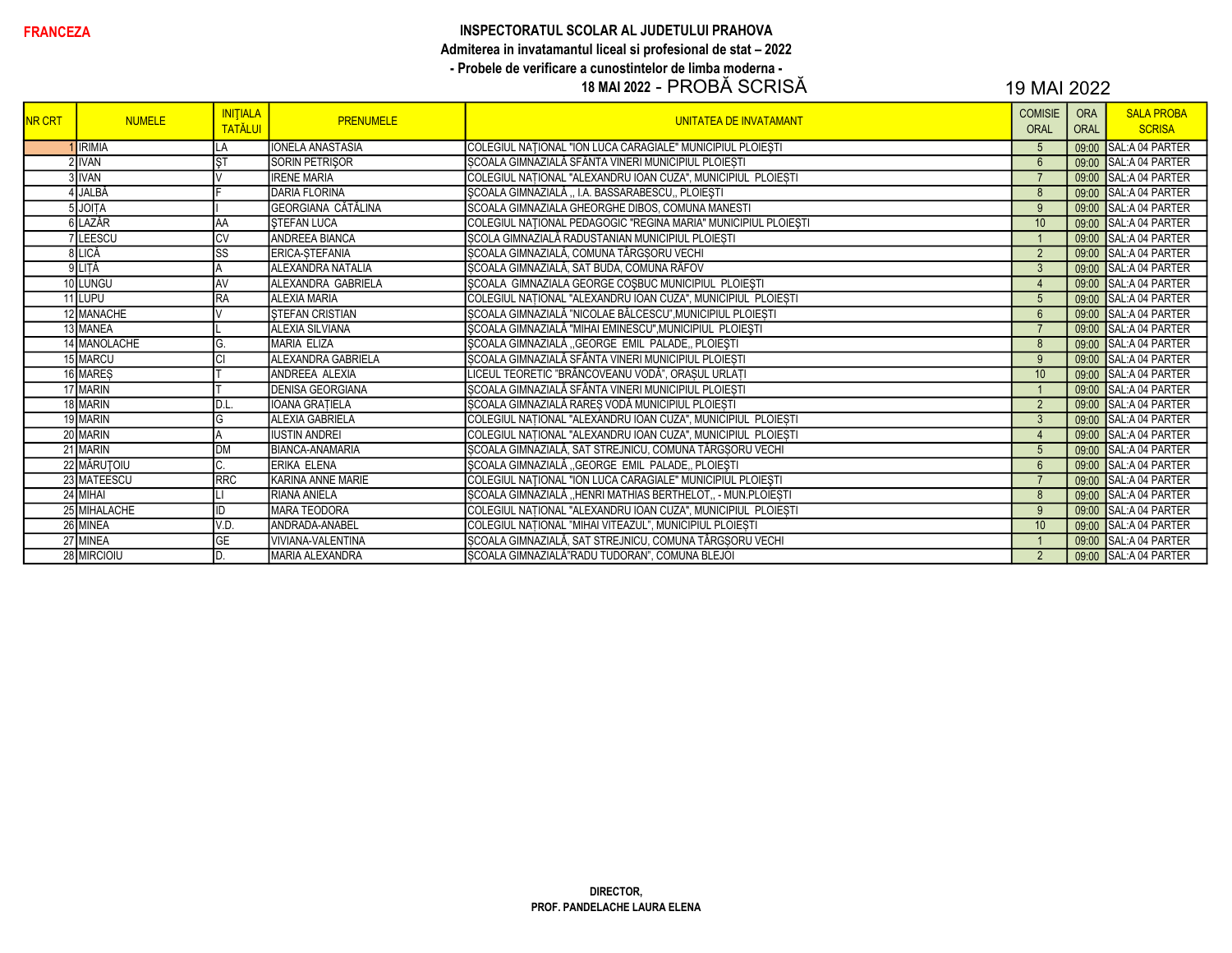#### INSPECTORATUL SCOLAR AL JUDETULUI PRAHOVA Admiterea in invatamantul liceal si profesional de stat - 2022

- Probele de verificare a cunostintelor de limba moderna -

## 18 MAI 2022 - PROBA SCRISĂ

| <b>NR CRT</b> | <b>NUMELE</b>     | <b>INITIALA</b><br><b>TATĂLUI</b> | <b>PRENUMELE</b>         | <b>UNITATEA DE INVATAMANT</b>                                        | <b>COMISIE</b><br><b>ORAL</b> | <b>ORA</b><br><b>ORAL</b> | <b>SALA PROBA</b><br><b>SCRISA</b> |
|---------------|-------------------|-----------------------------------|--------------------------|----------------------------------------------------------------------|-------------------------------|---------------------------|------------------------------------|
|               | <b>MOCANU</b>     |                                   | ROBERTA-ELENA            | ȘCOALA GIMNAZIALĂ, COMUNA COCORĂȘTII MISLII                          | 3                             |                           | 09:00 SALA 05 PARTER               |
|               | MORARU            |                                   | <b>IOANA TEODORA</b>     | SCOALA GIMNAZIALA, COMUNA FILIPESTII DE TARG                         | $\overline{4}$                |                           | 09:00 SALA 05 PARTER               |
|               | B∏MUŞĂTOIU        |                                   | EDUARD STEFAN            | SCOALA GIMNAZIALA GEORGE COSBUC MUNICIPIUL PLOIESTI                  | 5                             |                           | 09:00 SALA 05 PARTER               |
|               | <b>NAE</b>        |                                   | <b>MIRUNA GEORGIANA</b>  | ȘCOALA GIMNAZIALĂ, COMUNA VÂLCĂNEȘTI                                 | $6\phantom{1}6$               |                           | 09:00 SALA 05 PARTER               |
|               | 5 NAE             |                                   | <b>DENISA IOANA</b>      | ȘCOALA GIMNAZIALĂ, COMUNA VÂLCĂNEȘTI                                 |                               |                           | 09:00 SALA 05 PARTER               |
|               | <b>SINAE</b>      | МS                                | RADU JOAN MARIAN         | COLEGIUL NAȚIONAL "ALEXANDRU IOAN CUZA", MUNICIPIUL PLOIEȘTI         | 8                             |                           | 09:00 SALA 05 PARTER               |
|               | <b>NASTASACHE</b> |                                   | <b>BRIANA - MARIA</b>    | ȘCOALA GIMNAZIALĂ, COMUNA GORNET                                     | 9                             |                           | 09:00 SALA 05 PARTER               |
|               | 8 NĂSTĂSOIU       |                                   | <b>DARIA MARIA</b>       | COLEGIUL NAȚIONAL "ALEXANDRU IOAN CUZA", MUNICIPIUL PLOIEȘTI         | 10                            |                           | 09:00 SALA 05 PARTER               |
|               | 9 NEACŞU          | IN.I.                             | ADINA GEORGIANA          | ȘCOALA GIMNAZIALĂ "GEORGE EMIL PALADE,, PLOIEȘTI                     |                               |                           | 10:00 SALA 05 PARTER               |
|               | 10 NEACSU         |                                   | ALEXANDRU VALENTIN       | ȘCOALA GIMNAZIALĂ SFÂNTA VINERI MUNICIPIUL PLOIEȘTI                  | $\overline{2}$                |                           | 10:00 SALA 05 PARTER               |
|               | 11 NEAGU          | GF                                | <b>JOSE FLORIAN</b>      | ȘCOALA GIMNAZIALĂ "NICOLAE IORGA", MUNICIPIUL PLOIEȘTI               | $\mathbf{3}$                  |                           | 10:00 SALA 05 PARTER               |
|               | 12 NECULA         |                                   | <b>MIHNEA SORIN</b>      | ȘCOALA GIMNAZIALĂ SFÂNTA VINERI MUNICIPIUL PLOIEȘTI                  | $\overline{4}$                |                           | 10:00 SALA 05 PARTER               |
|               | 13 NEDER-SIMION   | <b>MS</b>                         | ALEXANDRA                | ȘCOALA GIMNAZIALĂ, COMUNA COCORĂȘTII MISLII                          | 5                             |                           | 10:00 SALA 05 PARTER               |
|               | 14 NEGOITĂ        |                                   | ELENA-VIORELA            | ȘCOALA GIMNAZIALĂ, COMUNA MĂGURELE                                   | $6\phantom{1}6$               |                           | 10:00 SALA 05 PARTER               |
|               | 15 NEICU          |                                   | ANDREEA CĂTĂLINA         | ȘCOALA GIMNAZIALĂ NR. 2, ORAȘUL BOLDEȘTI-SCĂENI                      | $\overline{7}$                |                           | 10:00 SALA 05 PARTER               |
|               | 16 NICOLAE        | <b>SF</b>                         | <b>STEFAN</b>            | COLEGIUL NAȚIONAL "ALEXANDRU IOAN CUZA", MUNICIPIUL PLOIEȘTI         | 8                             |                           | 10:00 SALA 05 PARTER               |
|               | 17 NICOLESCU      | IR                                | <b>ADRIANA MONICA</b>    | ȘCOALA GIMNAZIALĂ"ALEXANDRU IOAN CUZA", SAT POTIGRAFU,COMUNA GORGOTA | 9                             |                           | 10:00 SALA 05 PARTER               |
|               | 18 NICULESCU      | $\overline{CE}$                   | ALEXANDRU ANDREI         | ȘCOALA GIMNAZIALĂ SFÂNTA VINERI MUNICIPIUL PLOIEȘTI                  | 10                            |                           | 10:00 SALA 05 PARTER               |
|               | 19 NISTOR         |                                   | IOANA-DARIA              | ȘCOALA GIMNAZIALĂ, SAT STREJNICU, COMUNA TÂRGȘORU VECHI              |                               |                           | 10:00 SALA 05 PARTER               |
|               | 20 NIȚĂ           |                                   | ANA MARIA MIHAELA        | ȘCOALA GIMNAZIALĂ"RADU TUDORAN", COMUNA BLEJOI                       | $\overline{2}$                |                           | 10:00 SALA 05 PARTER               |
|               | 21 NITĂ           |                                   | <b>ANDRA MARIA</b>       | SCOALA GIMNAZIALĂ SFÂNTA VINERI MUNICIPIUL PLOIEȘTI                  | $\mathbf{3}$                  |                           | 10:00 SALA 05 PARTER               |
|               | 22 OGREZEANU      | MF                                | <b>MIRUNA ANDREEA</b>    | ȘCOALA GIMNAZIALĂ "I.A. BASSARABESCU" PLOIEȘTI                       | $\overline{4}$                |                           | 10:00 SALA 05 PARTER               |
|               | 23 OPREA          |                                   | ROBERTA-ALEXIA           | SCOALA GIMNAZIALĂ, COMUNA MĂGURELE                                   | 5                             |                           | 10:00 SALA 05 PARTER               |
|               | 24 OPREA          |                                   | <b>FILIP GABRIEL</b>     | ȘCOALA GIMNAZIALĂ SFÂNTA VINERI MUNICIPIUL PLOIEȘTI                  | $6\overline{6}$               |                           | 10:00 SALA 05 PARTER               |
|               | 25 OPREA          | G                                 | <b>IONUT VLAD</b>        | ȘCOALA GIMNAZIALĂ SFÂNTA VINERI MUNICIPIUL PLOIEȘTI                  | $\overline{7}$                |                           | 10:00 SALA 05 PARTER               |
|               | 26 OPRESCU        |                                   | <b>IOANA ALEXANDRA</b>   | COLEGIUL NAȚIONAL "ALEXANDRU IOAN CUZA", MUNICIPIUL PLOIEȘTI         | 8                             |                           | 10:00 SALA 05 PARTER               |
|               | 27 OPRICA         | JS                                | MIHAI ALEXANDRU          | COLEGIUL NAȚIONAL "ALEXANDRU IOAN CUZA", MUNICIPIUL PLOIEȘTI         | 9                             |                           | 10:00 SALA 05 PARTER               |
|               | 28 PANĂ           |                                   | IOANA-ATANASIA-ALEXANDRA | SCOALA GIMNAZIALĂ, COMUNA MĂGURELE                                   | 10                            |                           | 10:00 SALA 05 PARTER               |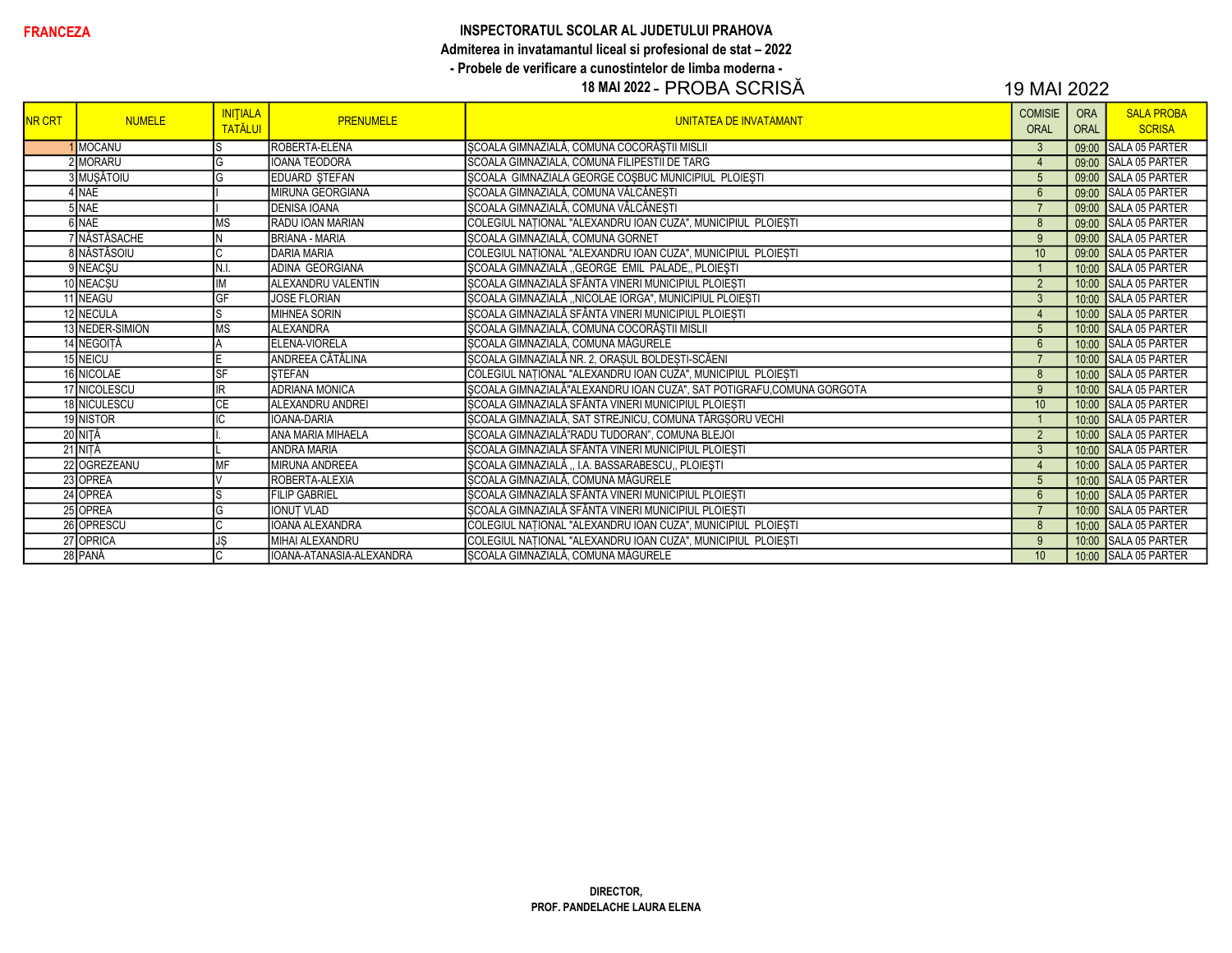### **FRANCEZA** INSPECTORATUL SCOLAR AL JUDETULUI PRAHOVA Admiterea in invatamantul liceal si profesional de stat – 2022 - Probele de verificare a cunostintelor de limba moderna - 18 MAI 2022 -PROBĂ SCRISĂ 19 MAI 2022

| <b>NR CRT</b> | <b>NUMELE</b>       | <b>INITIALA</b><br><b>TATĂLUI</b> | <b>PRENUMELE</b>         | UNITATEA DE INVATAMANT                                           | <b>COMISIE</b><br>ORAL | <b>ORA</b><br><b>ORAL</b> | <b>SALA PROBA</b><br><b>SCRISA</b> |
|---------------|---------------------|-----------------------------------|--------------------------|------------------------------------------------------------------|------------------------|---------------------------|------------------------------------|
|               | PANDELE             | <b>RN</b>                         | <b>DAVID MIHAIL</b>      | COLEGIUL NATIONAL "ALEXANDRU IOAN CUZA", MUNICIPIUL PLOIESTI     |                        | 10:00                     | <b>SALA 06 PARTER</b>              |
|               | 2 PARASCHIV-SIMINA  |                                   | <b>MARIA</b>             | COLEGIUL NATIONAL "ALEXANDRU IOAN CUZA", MUNICIPIUL PLOIESTI     | $\overline{2}$         |                           | 10:00 SALA 06 PARTER               |
|               | 3 PĂROIU            |                                   | <b>ADRIANA</b>           | ȘCOALA GIMNAZIALĂ, SAT STREJNICU, COMUNA TÂRGȘORU VECHI          | $\mathbf{3}$           |                           | 10:00 SALA 06 PARTER               |
|               | 1 PĂUNA             |                                   | ANDRA-ANEMONA            | ȘCOALA GIMNAZIALĂ, SAT STREJNICU, COMUNA TÂRGȘORU VECHI          | $\overline{4}$         |                           | 10:00 SALA 06 PARTER               |
|               | PERTEA              |                                   | IMĂLINA ANA MARIA        | COLEGIUL NAȚIONAL PEDAGOGIC "REGINA MARIA" MUNICIPIUL PLOIEȘTI   | $5\overline{)}$        | 10:00                     | SALA 06 PARTER                     |
|               | PETRACHE            |                                   | <b>CRISTIANA ANDRADA</b> | SCOALA GIMNAZIALA, COMUNA FILIPESTII DE TARG                     | $6\overline{6}$        |                           | 10:00 SALA 06 PARTER               |
|               | 'ipîrvu             | <b>AM</b>                         | <b>IONUT - ALIN</b>      | ȘCOALA GIMNAZIALĂ "CONSTANTIN STERE", COMUNA BUCOV               |                        | 10:00                     | SALA 06 PARTER                     |
|               | <b>B</b> PLOESTEANU | ND                                | <b>DAVID ANDREI</b>      | COLEGIUL NAȚIONAL "ALEXANDRU IOAN CUZA", MUNICIPIUL PLOIEȘTI     | 8                      | 10:00                     | <b>SALA 06 PARTER</b>              |
|               | 9 PODEANU           |                                   | MIHAELA ȘTEFANIA         | SCOALA GIMNAZIALA, COMUNA FILIPESTII DE TARG                     | 9                      |                           | 10:00 SALA 06 PARTER               |
|               | 10 POPA             | <b>CP</b>                         | <b>MARA ELENA</b>        | ŞCOALA GIMNAZIALĂ ,, I.A. BASSARABESCU,, PLOIEŞTI                | 10                     |                           | 10:00 SALA 06 PARTER               |
|               | 11 POPA             | VA                                | <b>IULIA MARIA</b>       | ȘCOALA GIMNAZIALĂ NR. 2, ORAȘUL BOLDEȘTI-SCĂENI                  |                        |                           | 10:00 SALA 06 PARTER               |
|               | 12 POPA             |                                   | <b>RARES MIHAIL</b>      | COLEGIUL NAȚIONAL "ALEXANDRU IOAN CUZA", MUNICIPIUL PLOIEȘTI     | $\overline{2}$         | 10:00                     | <b>SALA 06 PARTER</b>              |
|               | 13 POPESCU          | <b>BD</b>                         | LUMINITA MIHAELA         | ŞCOALA GIMNAZIALA GEORGE COŞBUC MUNICIPIUL PLOIEȘTI              | $\mathbf{3}$           |                           | 10:00 SALA 06 PARTER               |
|               | 14 POPESCU          | GG                                | <b>ANDREEA IOANA</b>     | COLEGIUL NAȚIONAL "ALEXANDRU IOAN CUZA", MUNICIPIUL PLOIEȘTI     | $\overline{4}$         |                           | 10:00 SALA 06 PARTER               |
|               | 15 POPESCU          | <b>AD</b>                         | <b>ALEXIA MIHAELA</b>    | COLEGIUL NAȚIONAL "ALEXANDRU IOAN CUZA", MUNICIPIUL PLOIEȘTI     | $5\overline{)}$        | 10:00                     | SALA 06 PARTER                     |
|               | 16 PREDA            | IС                                | LORENA GABRIELA          | ȘCOALA GIMNAZIALĂ "I.A. BASSARABESCU" PLOIEȘTI                   | $6\overline{6}$        | 10:00                     | SALA 06 PARTER                     |
|               | 17 PRISĂCARU        |                                   | ALEXANDRA IOANA          | ȘCOALA GIMNAZIALĂ SFÂNTA VINERI MUNICIPIUL PLOIEȘTI              | $\overline{7}$         |                           | 10:00 SALA 06 PARTER               |
|               | 18 RADU             | <b>CM</b>                         | <b>MARIUS IONUT</b>      | ȘCOALA GIMNAZIALĂ "NICOLAE BĂLCESCU", MUNICIPIUL PLOIEȘTI        | 8                      |                           | 10:00 SALA 06 PARTER               |
|               | 19 RADU             | VP                                | <b>ANDA CRISTINA</b>     | COLEGIUL NAȚIONAL "ALEXANDRU IOAN CUZA", MUNICIPIUL PLOIEȘTI     | 9                      |                           | 10:00 SALA 06 PARTER               |
|               | 20 RADU             | G                                 | <b>CRISTIANA-DENISA</b>  | ȘCOALA GIMNAZIALĂ, SAT STREJNICU, COMUNA TÂRGȘORU VECHI          | 10                     |                           | 10:00 SALA 06 PARTER               |
|               | 21 RADU             |                                   | ALEXANDRA-GEORGIANA      | ȘCOALA GIMNAZIALĂ "PROFESOR NICOLAE SIMACHE" MUNICIPIUL PLOIEȘTI |                        | 10:00                     | <b>SALA 06 PARTER</b>              |
|               | 22 RADU             | V.C.                              | <b>I</b> SHERINE ANTONIA | ȘCOALA GIMNAZIALĂ "GEORGE EMIL PALADE,, PLOIEȘTI                 | 2                      | 10:00                     | <b>SALA 06 PARTER</b>              |
|               | 23 RĂDUCANU         | <b>GM</b>                         | <b>MARIA THEODORA</b>    | COLEGIUL NAȚIONAL "ALEXANDRU IOAN CUZA", MUNICIPIUL PLOIEȘTI     | $\mathbf{3}$           |                           | 10:00 SALA 06 PARTER               |
|               | 24 RĂDULESCU        | ΜG                                | <b>ANDREI GABRIEL</b>    | ȘCOALA GIMNAZIALĂ "HENRI MATHIAS BERTHELOT,, - MUN.PLOIEȘTI      | $\overline{4}$         |                           | 10:00 SALA 06 PARTER               |
|               | 25 RISTEA           |                                   | <b>STEFAN</b>            | ȘCOALA GIMNAZIALĂ, SAT INOTEȘTI, COMUNA COLCEAG                  | $5\overline{)}$        |                           | 10:00 SALA 06 PARTER               |
|               | 26 ROMEA            | G                                 | MARIA STEFANIA           | ȘCOALA GIMNAZIALĂ SFÂNTA VINERI MUNICIPIUL PLOIEȘTI              | $6\overline{6}$        | 10:00                     | <b>SALA 06 PARTER</b>              |
|               | 27 ROŞU             |                                   | <b>MARIA MIRUNA</b>      | SCOALA GIMNAZIALĂ COMUNA SURANI                                  | $\overline{7}$         |                           | 10:00 SALA 06 PARTER               |
|               | 28 ROTARU           |                                   | <b>LUANA CRISTIANA</b>   | COLEGIUL NATIONAL "ALEXANDRU IOAN CUZA", MUNICIPIUL PLOIESTI     | 8                      |                           | 10:00 SALA 06 PARTER               |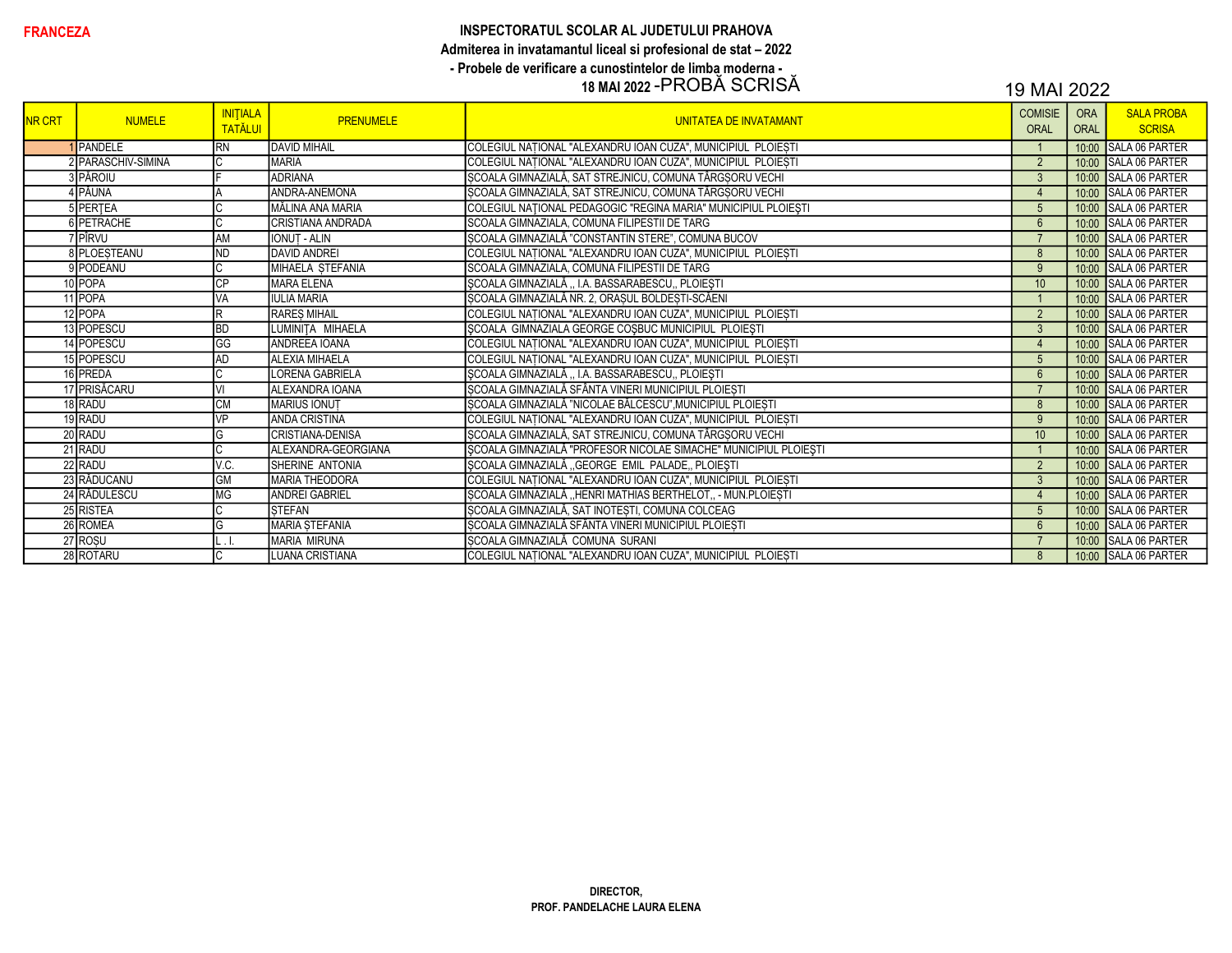# INSPECTORATUL SCOLAR AL JUDETULUI PRAHOVA Admiterea in invatamantul liceal si profesional de stat - 2022 - Probele de verificare a cunostintelor de limba moderna -<br>18 MAI 2022 - PROBA SCRISĂ

| <b>NR CRT</b> | <b>NUMELE</b>   | <b>INITIALA</b><br><b>TATĂLUI</b> | <b>PRENUMELE</b>        | <b>UNITATEA DE INVATAMANT</b>                                        | <b>COMISIE</b><br><b>ORAL</b> | <b>ORA</b><br>ORAL | <b>SALA PROBA</b><br><b>SCRISA</b> |
|---------------|-----------------|-----------------------------------|-------------------------|----------------------------------------------------------------------|-------------------------------|--------------------|------------------------------------|
|               | <b>SANDU</b>    | IDS                               | MEDEEA ALEXANDRA        | SCOALA GIMNAZIALĂ"ALEXANDRU IOAN CUZA", SAT POTIGRAFU,COMUNA GORGOTA | 9                             | 10:00              | <b>SALA 07 PARTER</b>              |
|               | 2 SANDU         | IN.                               | <b>ANDREEA PATRICIA</b> | SCOALA GIMNAZIALĂ "GEORGE EMIL PALADE" PLOIEȘTI                      | 10                            | 10:00              | SALA 07 PARTER                     |
|               | 3 SCHONAUER     | <b>AC</b>                         | ALFRED ALEXANDRU        | SCOALA GIMNAZIALĂ SFÂNTA VINERI MUNICIPIUL PLOIEȘTI                  |                               |                    | 10:00 SALA 07 PARTER               |
|               | 4 SERBAN        | <b>INC</b>                        | NICOLAE SEBASTIAN       | ȘCOALA GIMNAZIALĂ, COMUNA COCORĂȘTII MISLII                          | 2                             |                    | 10:00 SALA 07 PARTER               |
|               | <b>SISERBAN</b> | IЫ                                | RĂZVAN IONUT            | COLEGIUL NAȚIONAL "ALEXANDRU IOAN CUZA", MUNICIPIUL PLOIEȘTI         | $\mathbf{3}$                  | 10:00              | SALA 07 PARTER                     |
|               | 6 SERBAN        | DF                                | ANDREEA-BEATRICE        | ȘCOALA GIMNAZIALĂ, SAT STREJNICU, COMUNA TÂRGȘORU VECHI              | $\overline{4}$                | 10:00              | SALA 07 PARTER                     |
|               | 7 SERBĂNESCU    | RM                                | <b>MARIA ERICA</b>      | COLEGIUL NAȚIONAL "ALEXANDRU IOAN CUZA", MUNICIPIUL PLOIEȘTI         | $5\overline{)}$               |                    | 10:00 SALA 07 PARTER               |
|               | 8 SIA           | MD                                | <b>MARIA ISABELA</b>    | COLEGIUL NATIONAL "ALEXANDRU IOAN CUZA", MUNICIPIUL PLOIEȘTI         | $6\overline{6}$               | 10:00              | SALA 07 PARTER                     |
|               | 9 SIMION        | <b>AM</b>                         | <b>PAUL ANDREI</b>      | ȘCOLA GIMNAZIALĂ RADUSTANIAN MUNICIPIUL PLOIEȘTI                     | $\overline{7}$                |                    | 10:00 SALA 07 PARTER               |
|               | 10 SLAVIC       |                                   | <b>ALEXANDR</b>         | COLEGIUL NATIONAL "ALEXANDRU IOAN CUZA", MUNICIPIUL PLOIESTI         | 8                             | 10:00              | SALA 07 PARTER                     |
|               | 11 STAN         |                                   | MĂDĂLINA MARIA KARLA    | ȘCOLA GIMNAZIALĂ RADUSTANIAN MUNICIPIUL PLOIEȘTI                     | 9                             |                    | 10:00 SALA 07 PARTER               |
|               | 12 STAN         | CG                                | <b>GABRIEL GEORGE</b>   | ȘCOALA GIMNAZIALĂ SFÂNTA VINERI MUNICIPIUL PLOIEȘTI                  | 10                            | 10:00              | SALA 07 PARTER                     |
|               | 13 STANCIU      |                                   | <b>ELISEI</b>           | ȘCOALA GIMNAZIALĂ "I.A. BASSARABESCU" PLOIEȘTI                       |                               |                    | 10:00 SALA 07 PARTER               |
|               | 14 STANCIU      |                                   | <b>STEFANIA</b>         | SCOALA GIMNAZIALĂ "NICOLAE BĂLCESCU", MUNICIPIUL PLOIEȘTI            | $\overline{2}$                | 10:00              | SALA 07 PARTER                     |
|               | 15 STANCIU      | G                                 | <b>ALEXANDRA</b>        | COLEGIUL NATIONAL "ALEXANDRU IOAN CUZA", MUNICIPIUL PLOIESTI         | $\mathbf{3}$                  | 10:00              | SALA 07 PARTER                     |
|               | 16 STĂNCIUC     | GM                                | <b>ANTONIO MIHAI</b>    | COLEGIUL NATIONAL "ALEXANDRU IOAN CUZA", MUNICIPIUL PLOIESTI         | $\overline{4}$                |                    | 10:00 SALA 07 PARTER               |
|               | 17 STANCU       | <b>TM</b>                         | <b>DARIA CRISTI ANA</b> | ȘCOALA GIMNAZIALĂ "I.A. BASSARABESCU" PLOIEȘTI                       | $5\overline{)}$               |                    | 10:00 SALA 07 PARTER               |
|               | 18 STEFAN       | FM                                | MARIA ALEXANDRA         | ȘCOALA GIMNAZIALĂ, SAT INOTEȘTI, COMUNA COLCEAG                      | $6\overline{6}$               |                    | 10:00 SALA 07 PARTER               |
|               | 19 STOCHECIU    | <b>CA</b>                         | <b>DAVID NICOLAE</b>    | COLEGIUL NAȚIONAL "ALEXANDRU IOAN CUZA", MUNICIPIUL PLOIEȘTI         |                               | 10:00              | SALA 07 PARTER                     |
|               | 20 STOIAN       | <b>MC</b>                         | <b>TUDOR</b>            | COLEGIUL NAȚIONAL "ALEXANDRU IOAN CUZA", MUNICIPIUL PLOIEȘTI         | 8                             |                    | 10:00 SALA 07 PARTER               |
|               | 21 STOIAN       | <b>MC</b>                         | <b>TEODORA</b>          | COLEGIUL NAȚIONAL "ALEXANDRU IOAN CUZA", MUNICIPIUL PLOIEȘTI         | 9                             | 10:00              | <b>SALA 07 PARTER</b>              |
|               | 22 STOIAN       | lS                                | <b>ANDREEA BEATRICE</b> | SCOALA GIMNAZIALĂ, COMUNA SCORTENI                                   | 10                            |                    | 10:00 SALA 07 PARTER               |
|               | 23 STOICA       | IС                                | <b>TEODOR CRISTIAN</b>  | COLEGIUL NAȚIONAL "ALEXANDRU IOAN CUZA", MUNICIPIUL PLOIEȘTI         |                               |                    | 10:00 SALA 07 PARTER               |
|               | 24 STOICAN      |                                   | <b>VICTOR FABIAN</b>    | ȘCOALA GIMNAZIALĂ SFÂNTA VINERI MUNICIPIUL PLOIEȘTI                  | $\overline{2}$                | 10:00              | SALA 07 PARTER                     |
|               | 25 STROE        |                                   | <b>ANA MARIA</b>        | ȘCOALA GIMNAZIALĂ SFÂNTA VINERI MUNICIPIUL PLOIEȘTI                  | $\mathbf{3}$                  |                    | 10:00 SALA 07 PARTER               |
|               | 26 ŞUŞU         | <b>SV</b>                         | MARIA ALEXANDRA         | ȘCOALA GIMNAZIALĂ "NICOLAE BĂLCESCU", MUNICIPIUL PLOIEȘTI            | $\overline{4}$                | 10:00              | SALA 07 PARTER                     |
|               | 27 TARIDA       |                                   | <b>IOANA BRIANA</b>     | SCOALA GIMNAZIALĂ SFÂNTA VINERI MUNICIPIUL PLOIESTI                  | $5\overline{)}$               |                    | 10:00 SALA 07 PARTER               |
|               | 28 TEODORESCU   |                                   | <b>IOANA SABINA</b>     | COLEGIUL NATIONAL "ION LUCA CARAGIALE" MUNICIPIUL PLOIESTI           | $6 \overline{6}$              |                    | 10:00 SALA 07 PARTER               |